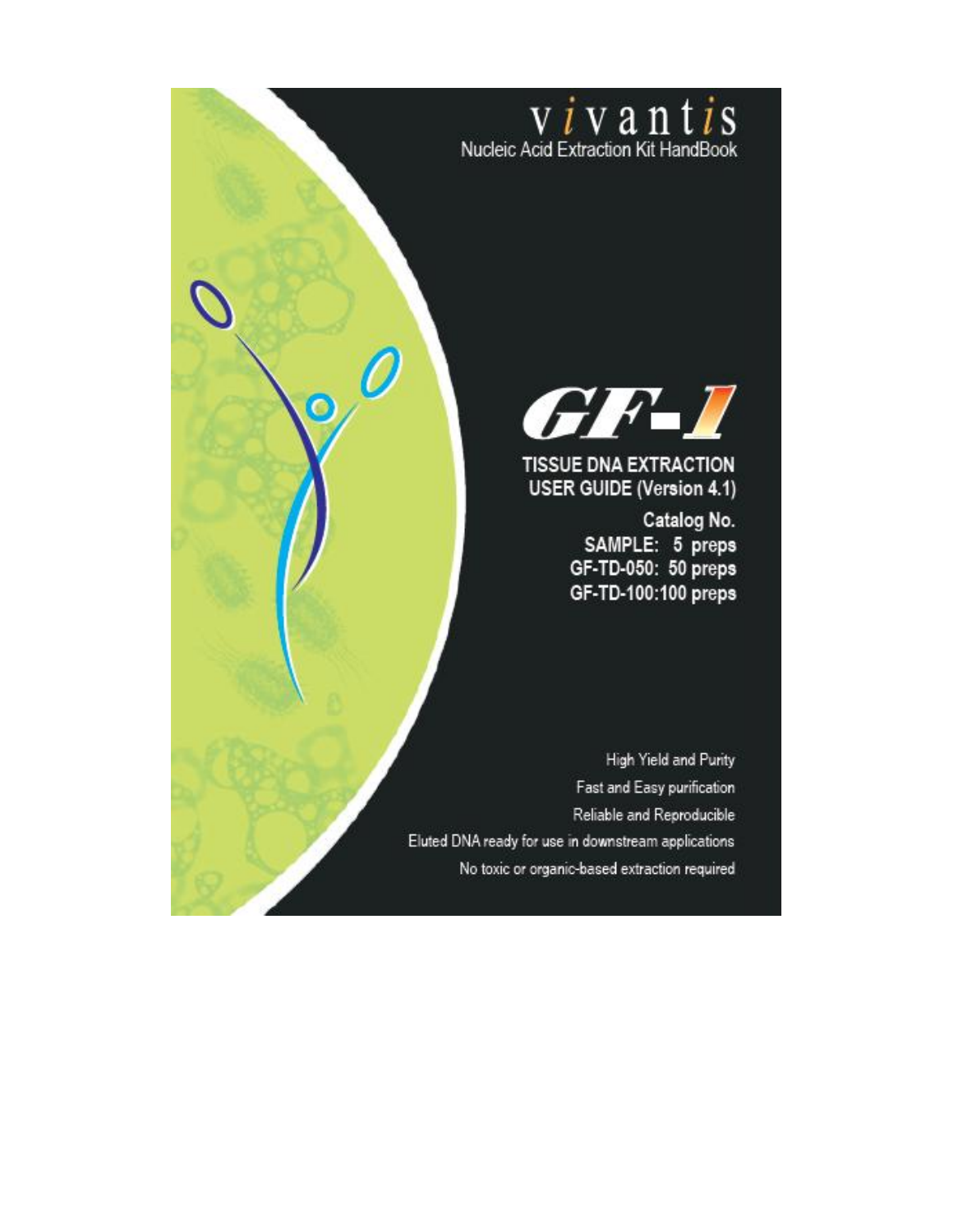#### **Introduction**

The **GF-1 Tissue DNA Extraction Kit** is designed for rapid and efficient purification of

genomic DNA from up to 5 x  $10<sup>6</sup>$  cultured animal cells and various organs such as kidney, heart, lungs, brain, muscles, liver, spleen, etc without the need for precipitation or organic extractions. This kit uses a specially-treated glass filter membrane fixed into a column to efficiently bind DNA in the presence of high salt. This kit applies the principle of a mini-column spin technology and the use of optimized buffers to ensure that only DNA is isolated while cellular proteins, metabolites, salts and other low molecular weight impurities are removed during the subsequent washing steps. High-purity genomic DNA is eluted in water or low salt buffers and has a  $A_{260/280}$  ratio between 1.7 and 1.9 making it ready to use in many routine molecular biology applications such as restriction enzyme digestion, Southern blotting, PCR,DNA fingerprinting and other manipulations.

| Product<br>Catalog No.                        | 5 Preps<br><b>SAMPLE</b> | 50 Preps<br>GF-TD-050 | 100 Preps<br><b>GF-TD-100</b> |
|-----------------------------------------------|--------------------------|-----------------------|-------------------------------|
| <b>Components</b>                             |                          |                       |                               |
| GF-1 columns                                  | 5                        | 50                    | 100                           |
| Collection tubes                              | 5                        | 50                    | 100                           |
| Tissue Lysis Buffer (Buffer TL)               | 1.5ml                    | 15ml                  | 30ml                          |
| Lysis Enhancer                                | 0.1ml                    | 1 <sub>ml</sub>       | 2ml                           |
| Tissue Genomic DNA Binding Buffer (Buffer TB) | 3.2ml                    | 32ml                  | 64ml                          |
| Wash Buffer (concentrate)*                    | 2.4ml                    | 24ml                  | $2 \times 24$ ml              |
| <b>Elution Buffer</b>                         | 1.5ml                    | 10ml                  | 20ml                          |
| Proteinase $K^*$                              | 0.11ml                   | 1.05ml                | $2 \times 1.05$ ml            |
| Handbook                                      |                          |                       |                               |

#### **Kit components**

\* Please refer to **Reconstitution of Solutions** and **Storage and Stability** before using this kit.

The **GF-1 Tissue DNA Extraction Kit** is available as 50 and 100 purifications per kit. The reagents and materials provided with the kit are for research purposes only.

#### Note: The **GF-1 Tissue DNA Extraction Kit** is optimized to isolate up to 20µg of DNA from up to

 $5 \times 10^6$  cultured animal cells or 10 - 20mg of tissue samples. Tissue samples vary in the number of cells depending on age, type of tissue and origin. When processing samples, do not use more than the recommended starting material as excessive number of cells will overload the column. This would result in reduced yield and purity. We recommend weighing the tissue samples before starting to ensure optimum yield and purity is obtained. Liver and spleen are very high in protein and RNA content. Thus, when isolating genomic DNA from these sources, use only up to 15mg of the sample.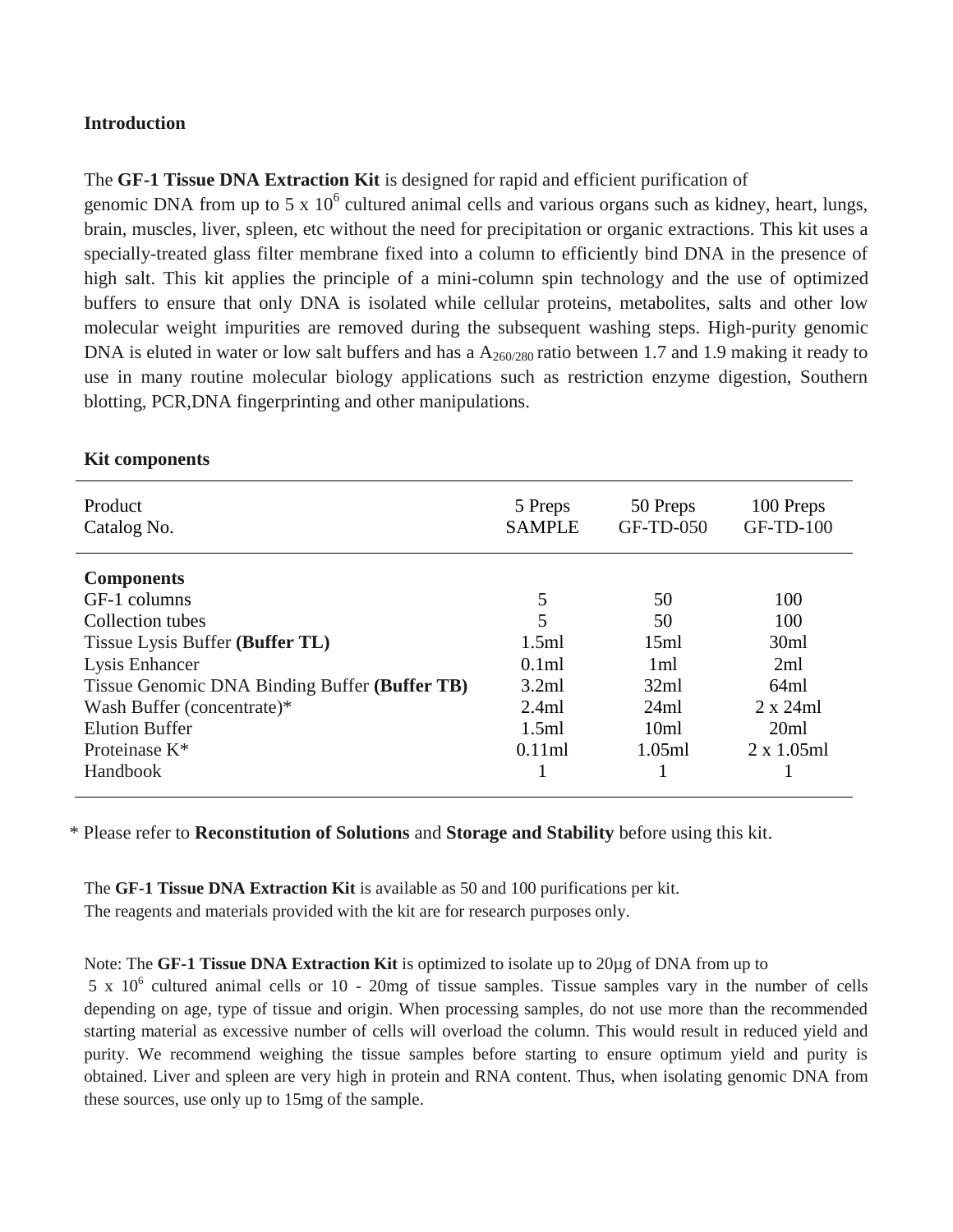### **Additional Materials to be Supplied by User**

Absolute Ethanol (>95%) RNase A (DNase-free) (20mg/ml) Phosphate Buffered Saline (PBS)

### **Reconstitution of Solutions**

The bottle labeled **Wash Buffer** contains concentrated buffer which must be diluted with absolute ethanol (>95%) before use.

### For **SAMPLE (5 preps),**

Add **5.6ml** of absolute ethanol into the bottle labeled **Wash Buffer**.

### For **GF-TD-050 (50 preps),**

Add **56ml** of absolute ethanol into the bottle labeled **Wash Buffer**.

### For **GF-TD-100 (100 preps)**,

Add **56ml** of absolute ethanol into one of the bottles labeled **Wash Buffer**. Add **56ml** of absolute ethanol into the other bottle labeled **Wash Buffer** only prior to use.

Store **Wash Buffer** at room temperature with bottle capped tight after use.

### **Storage and Stability**

Store solutions at 20°C - 30°C.

**Proteinase K** is stable for up to 1 year after delivery when stored at room temperature or 4<sup>o</sup>C. To prolong the lifetime of Proteinase K, storage at -20°C is recommended.

Kit components are guaranteed to be stable for 18 months from the date of manufacture **Buffer TB** may exhibit salt precipitation due to cold temperature. If this occurs, simply warm the bottle at 55°C - 65°C with occasional mixing until precipitate is completely dissolved.

## **Chemical Hazard**

**Buffer TB** contains guanidine salts which can be harmful when in contact with skin or swallowed. Always wear gloves and practice standard safety precautions. Do NOT disinfect guanidine or extraction waste in solutions containing bleach or any other form of acid. To clean any items contaminated with the reagent, simply soak in detergent and water to remove all traces of guanidine before cleaning with bleach or acidic solutions.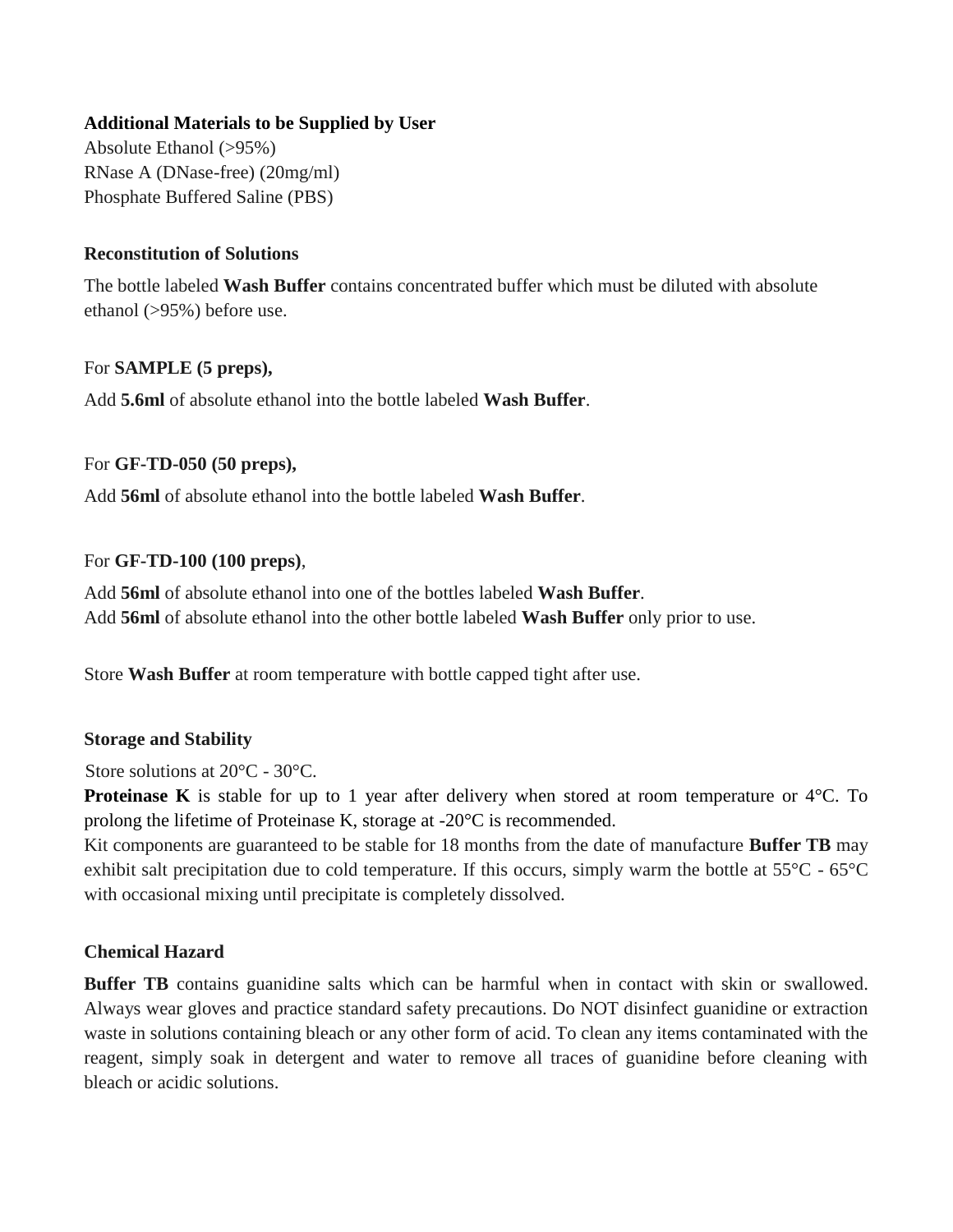### **Procedures**

### **Reminder**

- All steps are to be carried out at room temperature unless stated otherwise.
- **Wash Buffer** (concentrate) has to be diluted with absolute ethanol before use. Please refer to **Reconstitution of Solutions**.
- If precipitation forms in **Buffer TB**, incubate at 55°C 65°C with occasional mixing until precipitate is completely dissolved.

Pre-set waterbath to 65°C. Pre-heat **Elution Buffer** at 65°C.

## **A. DNA Extraction from Cultured Animal Cells**

## **Centrifugation and resuspension**

Pellet appropriate amount of cells (maximum  $5 \times 10^6$ ) in a clean microcentrifuge tube by centrifugation at 800 x *g* for 5 min at 4°C. Decant the supernatant. Add 200µl of PBS and resuspend completely by pipetting.

*If frozen cells pellet is used, thaw the cells completely on ice before adding PBS.*

## **Cells lysis**

Add in 20µl of **Proteinase K** and 2µl of **Lysis Enhancer** to the sample and mix immediately. Add 200µl of **Buffer TB** and mix thoroughly by pulsed-vortexing. Incubate at 65°C for 10 min. Proceed to Step 4.

## **B. DNA Extraction from Animal Tissue**

### 1. **Tissue preparation**

Cut 10 - 20mg of tissue sample into small pieces with a clean scalpel.

*The tissue sample can be ground into fine powder using liquid nitrogen with a pestle and mortal for more efficient lysis.*

## 2. **Tissue lysis**

Add 250µl of **Buffer TL** and 20µl of **Proteinase K** to the sample. Mix thoroughly by pulsed vortexing to obtain a homogeneous solution. Add 12µl of **Lysis Enhancer** and mix immediately. Incubate at 65°C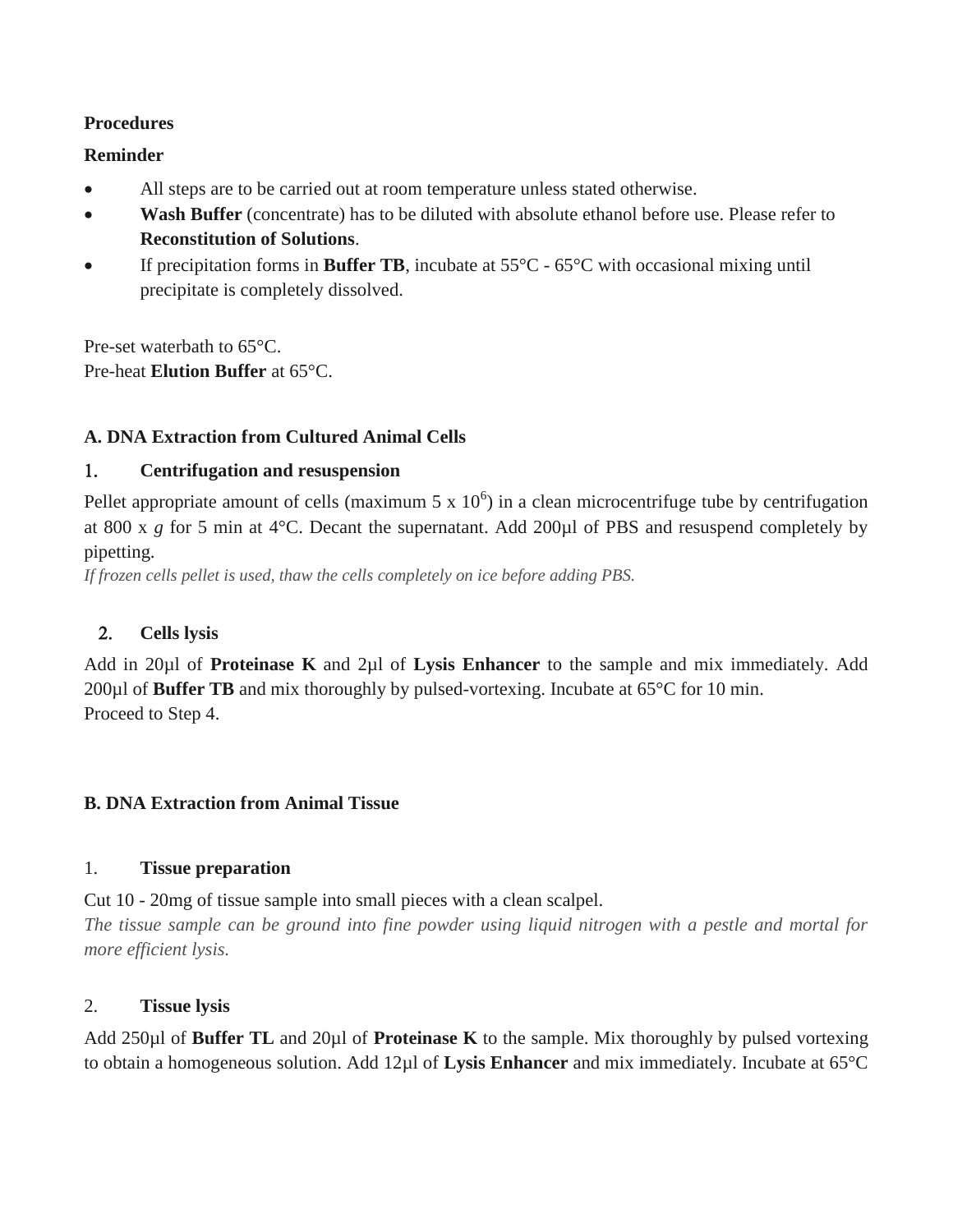for 1-3hr (or overnight if tissue mixture does not appear clear) in a shaking waterbath or mix occasionally during incubation to ensure thorough digestion of the sample.

*If tissue sample has not been reduced to small pieces, homogenize sample in Buffer TL with multiple strokes using a tube pestle. Solubilization of tissue sample varies between different tissue types. If insoluble materials still remain, extent incubation time or increase the amount of Proteinase K to ensure complete lysis.*

### **Optional: Removal of RNA**

If RNA-free DNA is required, add 20µl of RNase A (DNase-Free, 20mg/ml). Mix and incubate at 37°C for 10 min.

#### 3. **Homogenization**

Add 2 volumes (~560µl without RNase A treatment, ~600µl with RNase A treatment) of **Buffer TB** and mix thoroughly by pulsed-vortexing until a homogeneous solution is obtained. Incubate 10 min at 65°C.

#### 4. **Addition of ethanol**

Add 200µl of absolute ethanol. Mix immediately and thoroughly by pulsed-vortexing to obtain a homogeneous solution.

*Mix immediately to prevent any uneven precipitation of nucleic acid due to high local ethanol concentrations.*

#### 5. **Loading to column**

Transfer approximately 650µl of sample into a column assembled in a clean collection tube (provided). Centrifuge at 5,000 x *g* for 1 min. Discard flow through. Repeat for the remaining sample from step 4.

#### 6. **Column washing**

Wash the column with 650µl **Wash Buffer** and centrifuge at 5,000 x *g* for 1 min. Discard flow through. Repeat column washing once again.

*Ensure that ethanol has been added into the Wash Buffer before use (refer to Reconstitution of Solutions).*

### 7. **Column drying**

Centrifuge the column at 10,000 x *g* for 1 min to remove all traces of ethanol.

#### 8. **DNA elution**

Place the column into a clean microcentrifuge tube. Add 200µl of preheated **Elution Buffer,** TE buffer or sterile water directly onto column membrane and stand at room temperature for 2 min. Centrifuge at 5,000 x *g* for 1 min to elute DNA. Store DNA at 4°C or -20°C.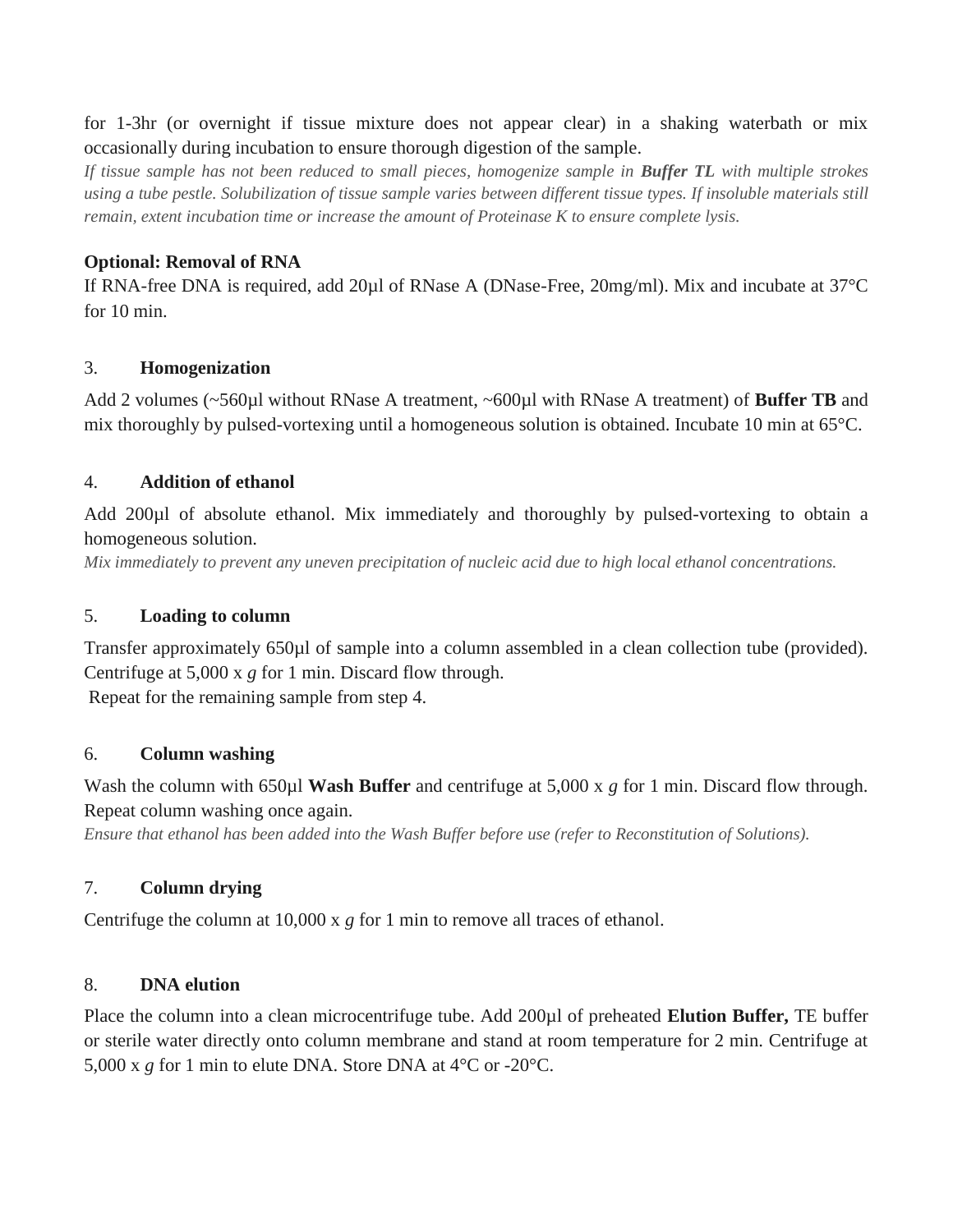# **Troubleshooting**

Please note that by not adhering to the recommended protocols, unsatisfactory results related to yield and quality of DNA may occur. If problems arise, please refer to the following:

| Problem                                | <b>Possibility</b>                           | <b>Suggestions</b>                                                                                                                                                                                                        |
|----------------------------------------|----------------------------------------------|---------------------------------------------------------------------------------------------------------------------------------------------------------------------------------------------------------------------------|
| <b>Problem</b><br><b>Low DNA yield</b> | Sample not thoroughly<br>homogenized         | Ensure that tissues are completely<br>homogenized in <b>Buffer TL</b>                                                                                                                                                     |
|                                        | Samples not fresh or not<br>properly stored  | For long term storage of tissues,<br>keep at -70°C.                                                                                                                                                                       |
|                                        | Sample not lysed completely                  | Ensure that tissues are completely<br>homogenized in Buffer TL,<br><b>Proteinase K</b><br>and Lysis Enhancer, mix sample<br>frequently during incubation in the<br>absence of a shaking waterbath.                        |
|                                        |                                              | Ensure that cultured animal cells<br>are completely homogenized in PBS,<br>Proteinase K, Lysis Enhancer and<br><b>Buffer TB</b> , mix until homogeneous<br>by<br>pulsed-vortexing before incubation<br>at $65^{\circ}C$ . |
|                                        | <b>Proteinase K</b> activity is<br>decreased | For long term storage, ensure that<br><b>Proteinase K</b> is stored at -20 $^{\circ}$ C.                                                                                                                                  |
|                                        | Low elution efficiency                       | Pre-heat Elution Buffer to 65°C-<br>$70^{\circ}$ C before eluting DNA.                                                                                                                                                    |
|                                        |                                              | Incubate column at room<br>temperature for 2 min after addition<br>of Elution Buffer.                                                                                                                                     |
|                                        |                                              | <i>Ensure that</i> Elution Buffer <i>used is a</i><br>low salt buffer or water with a pH<br>range of 7.0-8.5.                                                                                                             |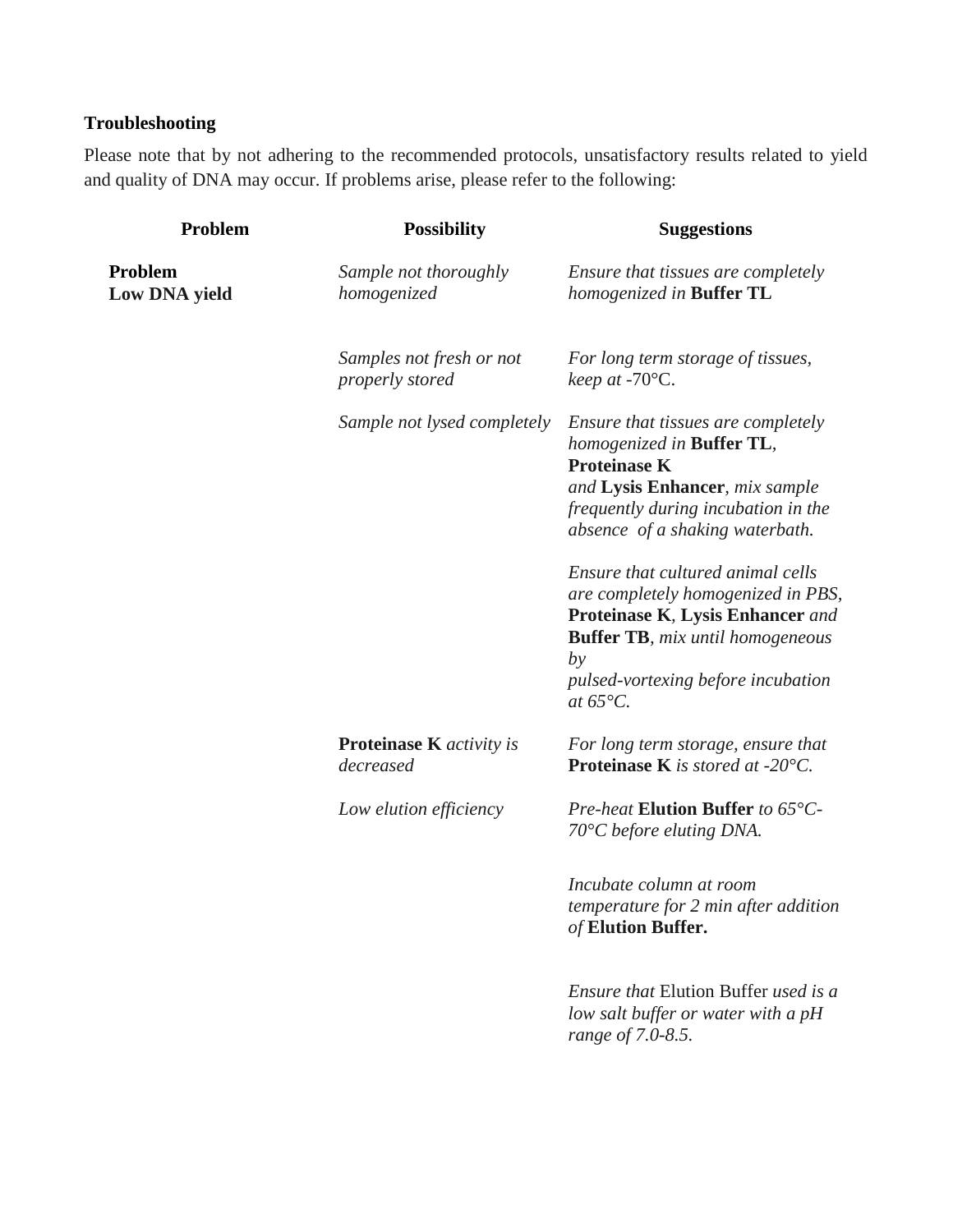| Problem                                                         | <b>Possibility</b>                                                                                   | <b>Suggestions</b>                                                                                                                                                                                     |
|-----------------------------------------------------------------|------------------------------------------------------------------------------------------------------|--------------------------------------------------------------------------------------------------------------------------------------------------------------------------------------------------------|
|                                                                 | Column clogged                                                                                       | Refer to Problems under 'Column<br>clogged'.                                                                                                                                                           |
| Low purity<br>(A260/280)                                        | Incomplete protein<br>denaturation                                                                   | Use fresh Proteinase K and extend<br>incubation time until lysate clears.                                                                                                                              |
|                                                                 | <b>Proteinase K</b> activity is<br>decreased                                                         | Refer to problem "Low DNA yield".                                                                                                                                                                      |
| <b>Column clogged</b>                                           | Overloading of column                                                                                | Do not use more than recommended<br>amounts of sample material. If any<br>undigested material remains, spin to<br>remove tissue lysate and transfer<br>supernatant into a new<br>microcentrifuge tube. |
| <b>DNA</b> degradation/<br>smearing                             | DNA sheared during<br>purification                                                                   | After the addition of <b>Buffer TL</b> and<br>Proteinase K, avoid vigorous<br>mixing and<br>pipetting. Use cut-off tip if lysate<br>appeared viscous.                                                  |
|                                                                 | Sample too old                                                                                       | DNA already degraded in old<br>sample.                                                                                                                                                                 |
|                                                                 | Sample frozen and thawed<br>repeatedly                                                               | Avoid repeated freeze-thaw cycles.                                                                                                                                                                     |
| Poor performance<br>of eluted DNA in<br>downstream applications | Eluted DNA contains traces<br>of ethanol                                                             | Ensure that the Column drying step<br>is carried out prior to elution.                                                                                                                                 |
|                                                                 | TE buffer is used to elute<br>DNA. EDTA in TE buffer<br>may inhibit subsequent<br>enzymatic reaction | Use Elution Buffer or water with a<br>Ph range of 7.0 - 8.5.                                                                                                                                           |